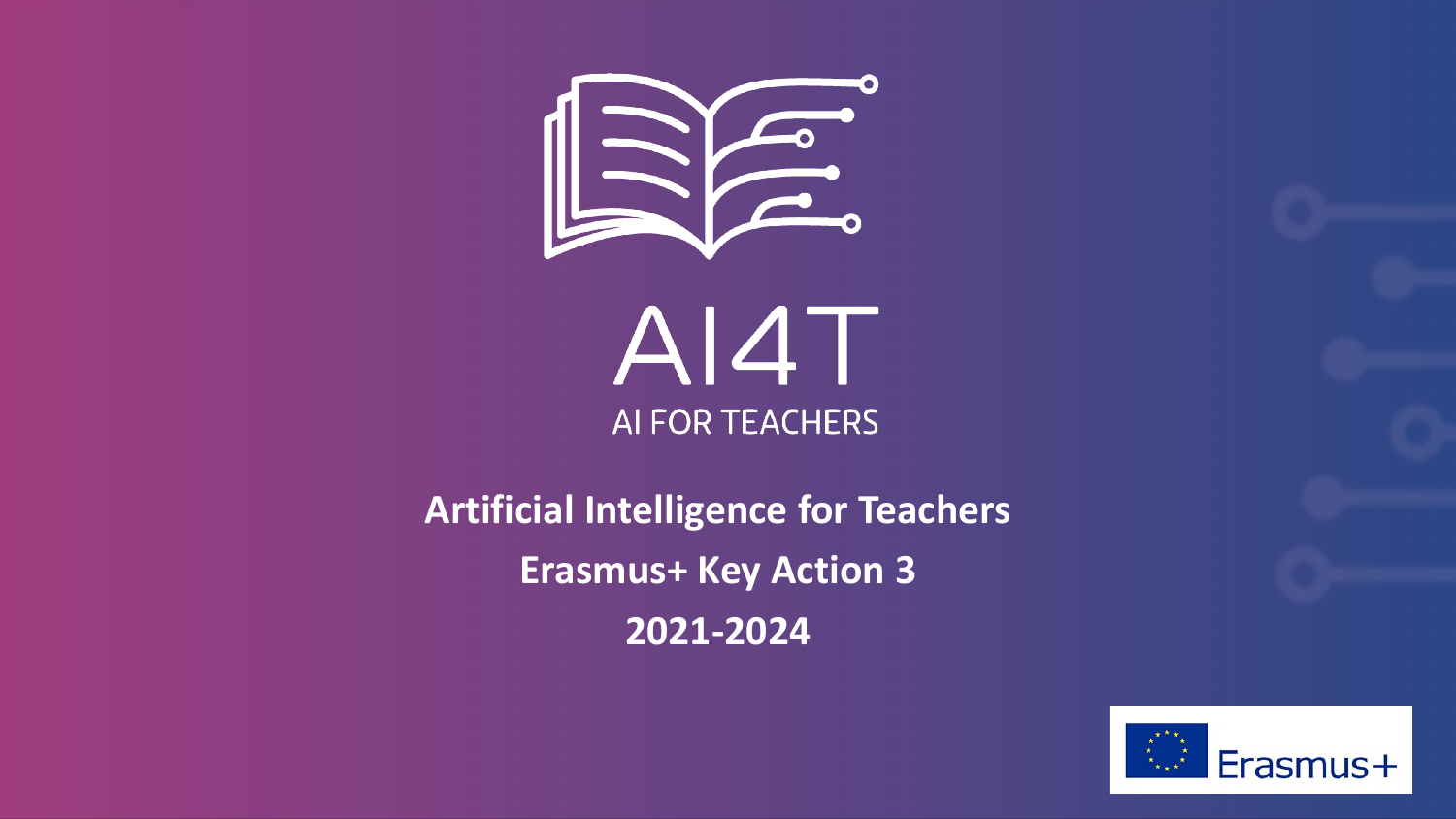

#### Some questions raised today

- How does a language teacher cope with automatic translation tools?
- When would a teacher use some AI driven tools for automatic grading?
- Is it a good idea to use performance prediction tools?
- Can the teacher be assisted by an « intelligent » assistant?
- How can debates about the usage of AI between the multiple stakeholders (teachers, headmasters, parents) be reasonable?

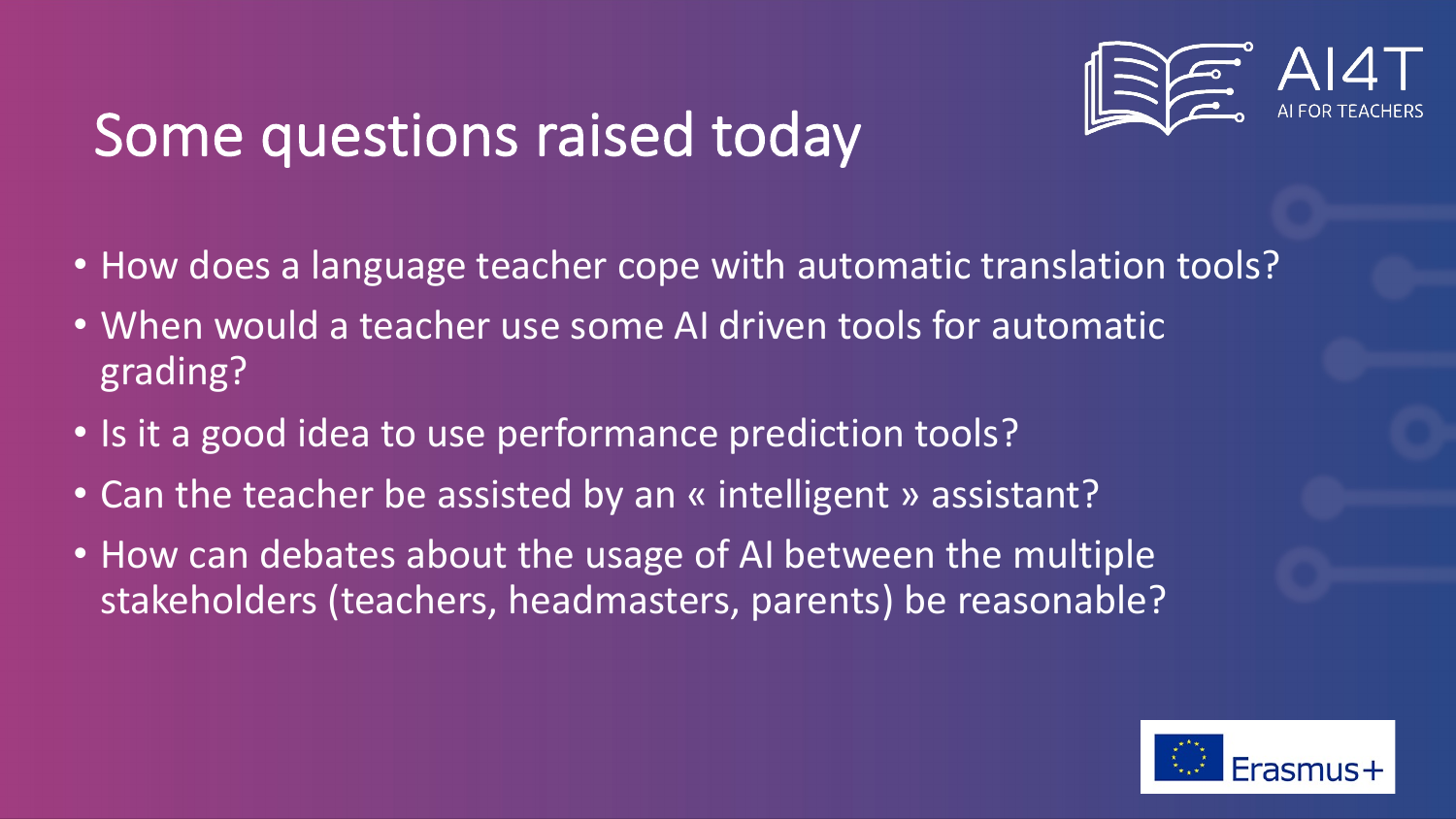### Partnership





- Ministries:
	- Ministère de l'Education nationale, de la Jeunesse et des Sports (F)
	- Dublin West Education Centre (IR)
	- Ministero dell' Istruzione (IT)
	- Service de Coordination de la Recherche et de l'Innovation pédagogiques et technologiques (LU)
	- Ministrstvo za izobraževanje, znanost in šport (SL)
- Evaluators
	- Conservatoire national des Arts et Métiers (FR)
	- Educational Research Centre (IR)
	- Istituto Nazionale di Documentazione, per l'Innovazione e la Ricerca Educativa (IT)
	- Université du Luxembourg (LU)
	- Pedagoški Inštitut (SL)
- Research labs:
	- Institut national de recherche en sciences et technologies du numérique (FR)
	- Université de Nantes (LS2N) (FR)
	- Université de Lorraine (LORIA) (FR)
	- H2 Learning (IR)
	- Univerza v Mariboru (SL)
	- Consiglio Nazionale delle Riserche (IT)

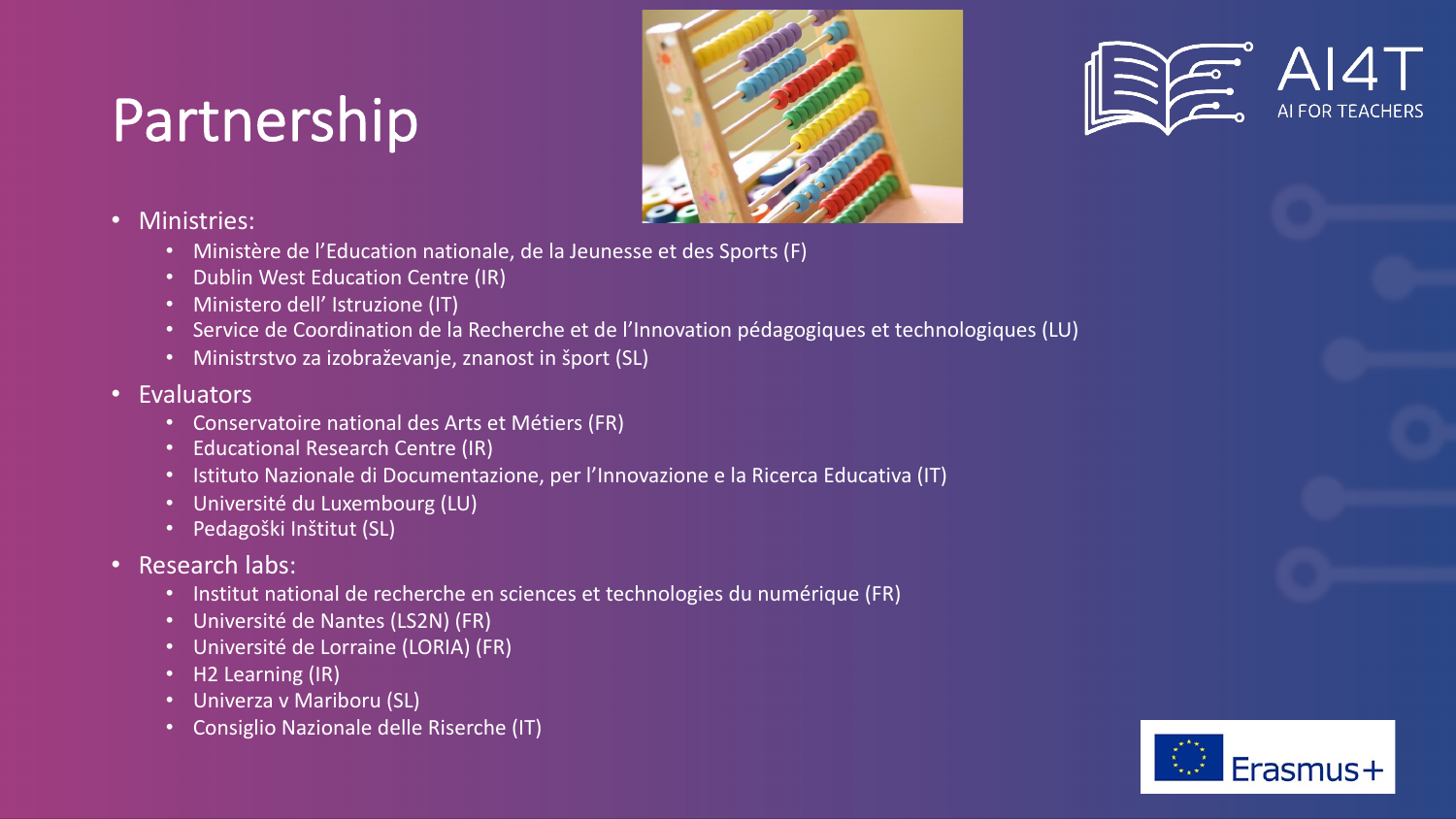### What the project is about



- Create some learning resources for teachers (MOOCs)
- Test these tools and their effect in the field in the 5 partner countries
- Some key objectives
	- Understanding basic AI
	- AI tools for education
	- Non education directed tools also influencing education
	- The direct and indirect effects of AI on education

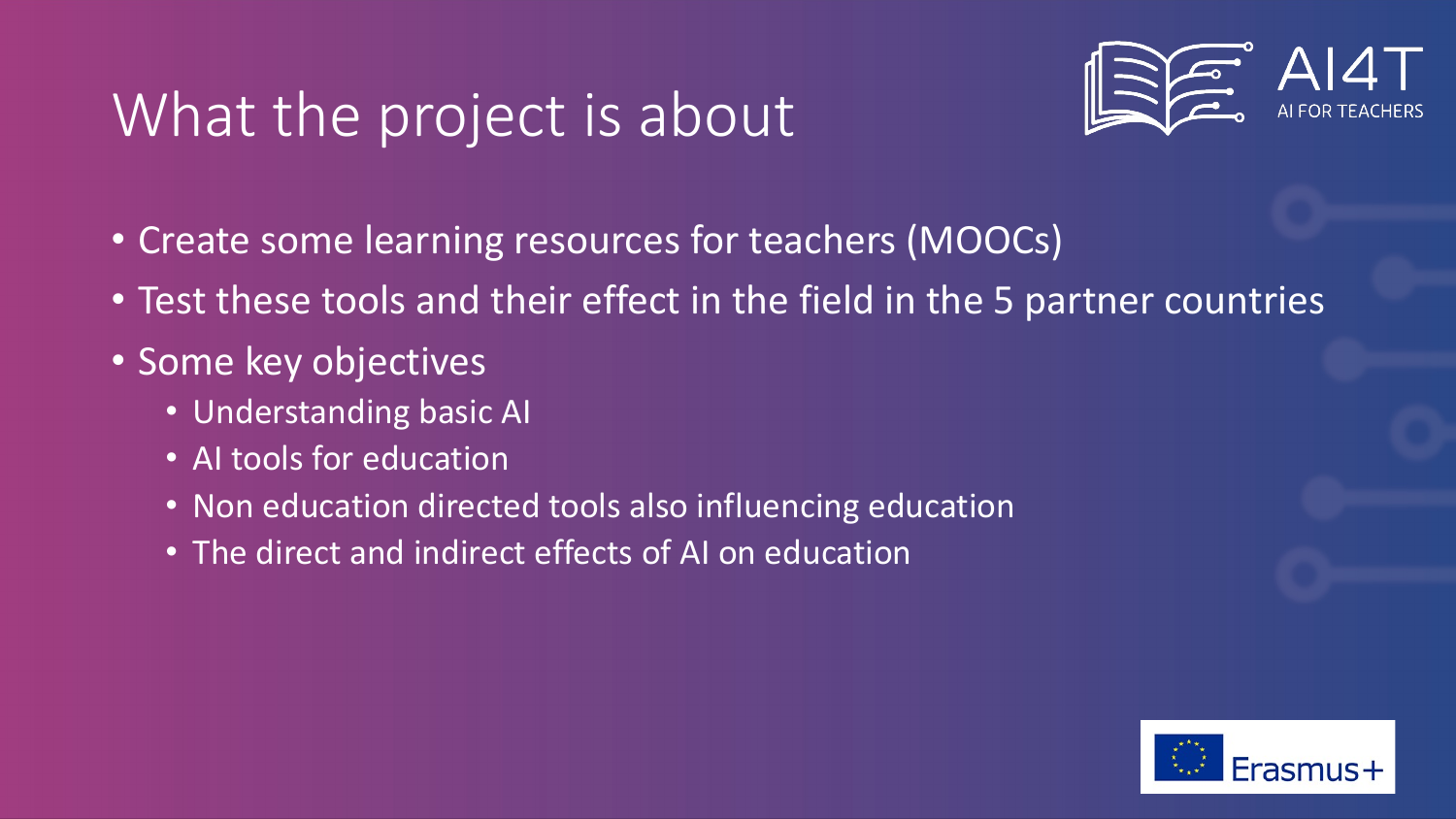## So far…



- A MOOC 0 addressing the issue of a general understanding of AI has been produced
- It is being deployed in the different countries and will be tested in 12 schools before Christmas